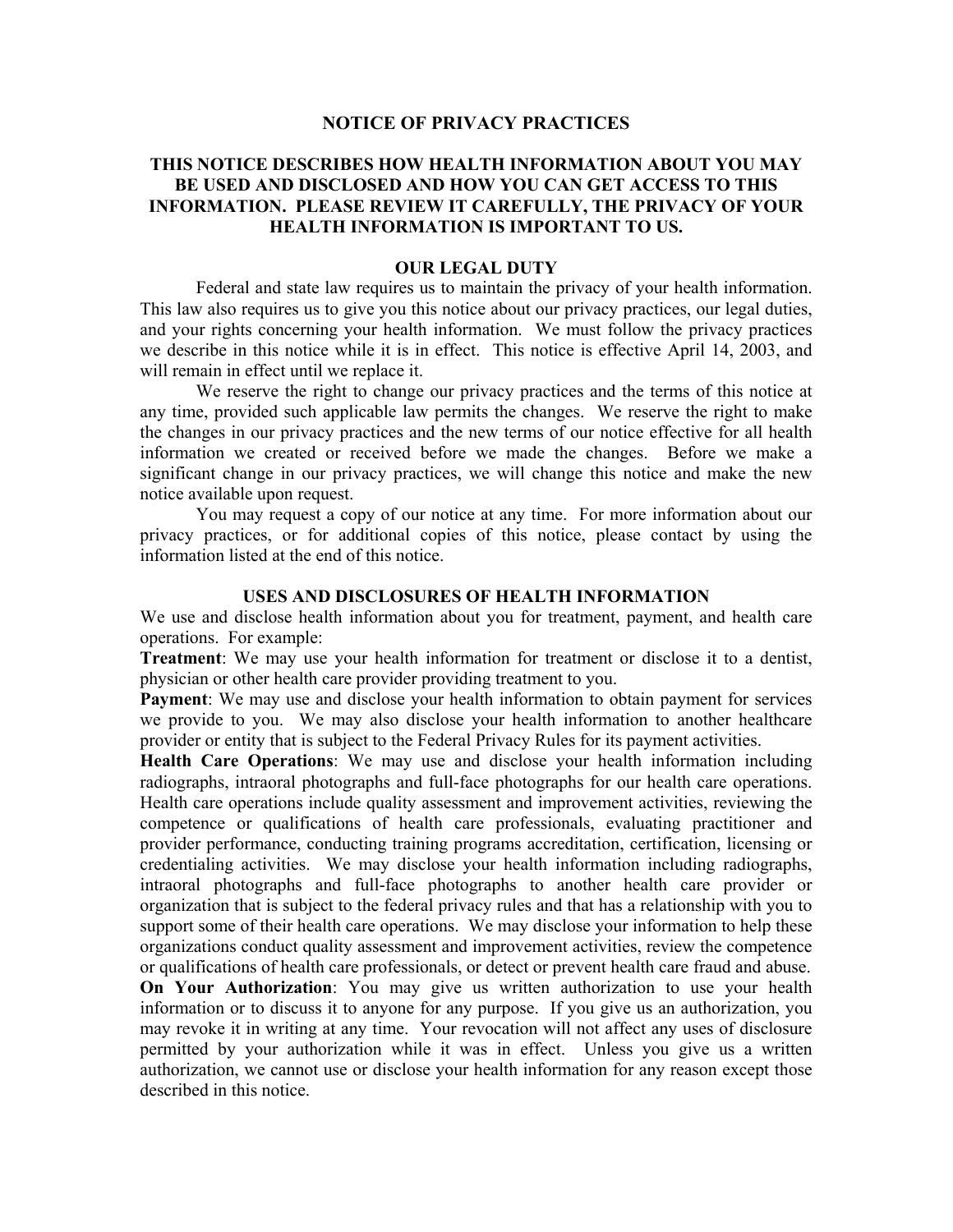**To Your Family and Friends**: We may disclose your health information to a family member, friend or other person to the extent necessary to help with your health care or with payment for your health care. Before we disclose your health information to these people, we will provide you with an opportunity to object to our use or disclosure. If you are not present, or in the event of your incapacity or an emergency, we will disclose your medical information based on our professional judgment and our experience with common practice to make reasonable inferences of your best interest in allowing a person to pick up filled prescriptions, medical supplies, x-rays, or other similar forms of health information. We may disclose information about you to notify or assist in notifying a person involved in your care, of your location and general condition.

**Appointment Reminders**: We may use or disclose your health information to provide you with appointment reminders (such as voicemail messages, postcards, or letters.)

**Disaster Relief**: We may use or disclose your health information to a public or private entity authorized by law or by its charter to assist in disaster relief efforts.

**Public Benefit**: We may use or disclose your medical information as authorized by law for the following purposes deemed to be in the public interest or benefit:

- As required by law;
- For public health activities , including disease and vital statistic reporting, child abuse reporting, FDA oversight, and to employers regarding work related illness or injury;
- To report adult abuse, neglect, or domestic violence;
- To health oversight agencies
- In response to court and administrative orders and other lawful processes;
- To law enforcement officials pursuant to subpoenas and other lawful processes, concerning crime victims, suspicious deaths, crimes on our premises, reporting crimes in emergencies, and for purposes of identifying or locating a suspect or other person;
- To coroners, medical examiners, and funeral directors;
- To an organ procurement organizations;
- To avert a serious threat to health or safety;
- In connections with certain research activities;
- To the military and to federal officials for lawful intelligence, counterintelligence and national security activities;
- To correctional institutions regarding inmates; and
- As authorized by state worker's compensation laws.

## **PATIENT RIGHTS**

**Access**: You have the right to look at or get copies of your health information with limited exceptions. You may request that we provide copies in a format other than photocopies. We will use the format you request unless we cannot practicably do so. You must make a request in writing to obtain access to your health information. You may request access by sending us a letter to the address at the end of this notice. If you request copies, we will charge you a reasonable cost-based fee that may include labor, copying costs, and postage. If you request an alternative format, we will charge a cost-based fee for providing your health information in that format. If you prefer, we may  $-$  but are not required to  $-$  prepare a summary or an explanation of your health information for a few. Contact us using the information listed at the end of this notice for more information about fees.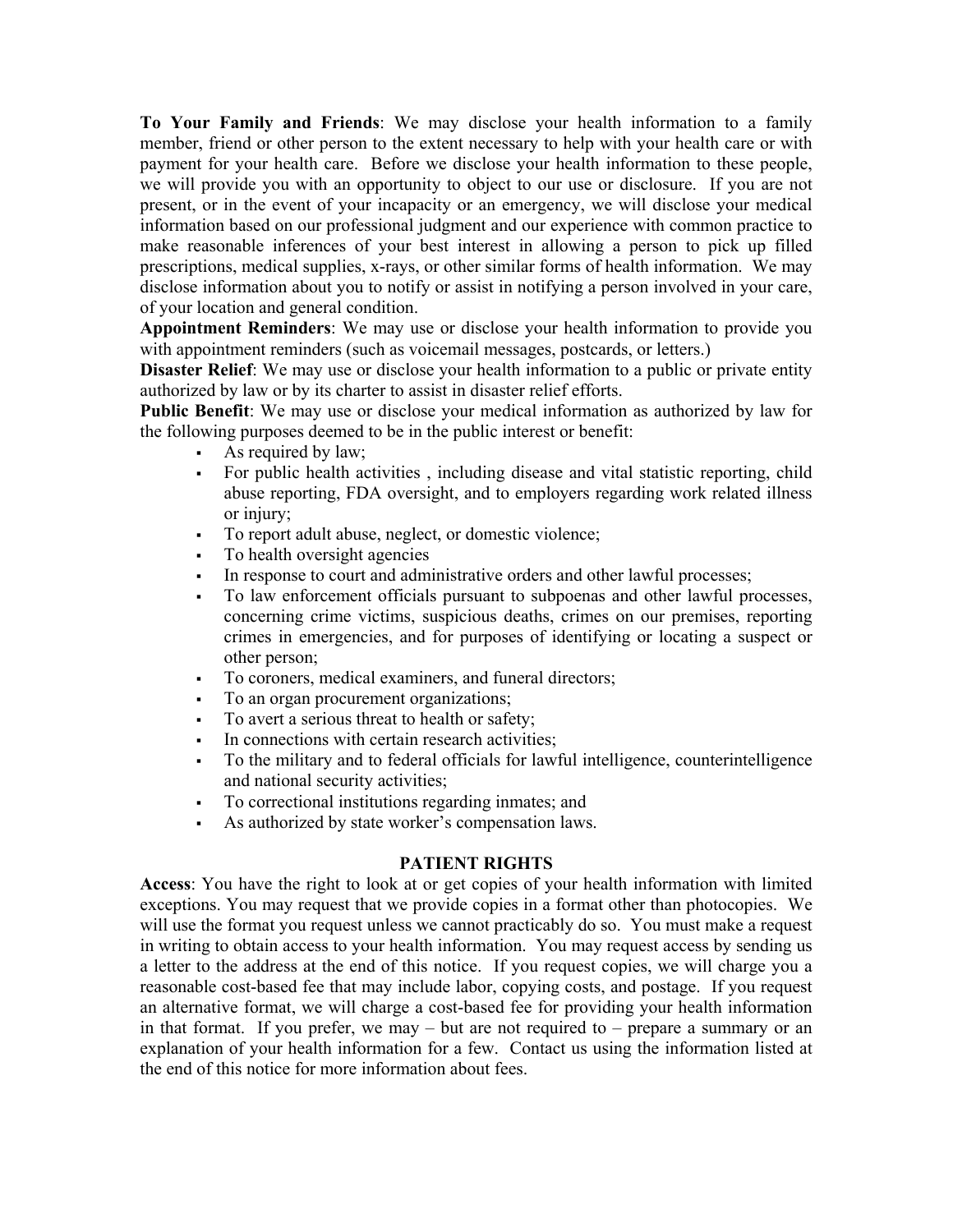**Disclosure Accounting**: You have the right to receive a list of instances in which our business associates or we disclosed your health information over the last 6 years (but not before April 14, 2003). That list will not include disclosures for treatment, payment, health care operations, as authorized by you, and for certain other activities. If you request this accounting more than once in a 12-month period, we may charge you a reasonable, costbased fee for responding to these additional requests. Contact us using the information listed at the end of this notice for more information about fees.

**Restriction**: You have the right to request that we place additional restrictions on our use or disclosure of your health information. We are not required to agree to these additional restrictions, but if we do, we will abide by our agreement (except in an emergency). Any agreement we may make to request for additional restriction must be in writing signed by a person authorized to make such an agreement on our behalf. Your request is not binding unless our agreement is in writing.

**Alternative Communication**: You have the right to request that we communicate with you about your health information by alternative means or to alternative locations. You must make your request in writing. You must specify in your request the alternative means or location, and provide satisfactory explanation how you will handle payment under the alternative means or location you request.

**Amendment**: You have the right to request that we amend your health information. Your request must be in writing and it must explain why we should amend the information. We may deny your request under certain circumstances.

## **QUESTIONS AND COMPLAINTS**

If you want more information about our privacy practices or have questions or concerns, please contact us using the information listed at the end of this notice, If you believe that:

- We may have violated your privacy rights,
- We made a decision about access to your health information incorrectly,
- Our response to a request you made to amend or restrict the use or disclosure of your health information was incorrect, or,
- We should communicate with you by alternative means or at alternative locations,

You may contact us using the information listed below. You also may submit a written complaint to the U.S. Department of Health and Human Services. We will provide you with the address to file your complaint with the U.S. Department of Health and Human Services upon request. We support your right to the privacy of your health information. We will not retaliate in any way if you choose to file a complaint with us or with the U.S. Department of Health and Human Services.

**Israel Brenner, D.M.D., P.C. The Huntington Smile Center**

**14 West Neck Road Huntington, NY 11743 Phone: (631) 271-1770 Fax: (631) 271-3461 Email: [ibdmd@msn.com](mailto:ibdmd@msn.com) [www.huntingtonsmilecenter.com](http://www.huntingtonsmilecenter.com/)**